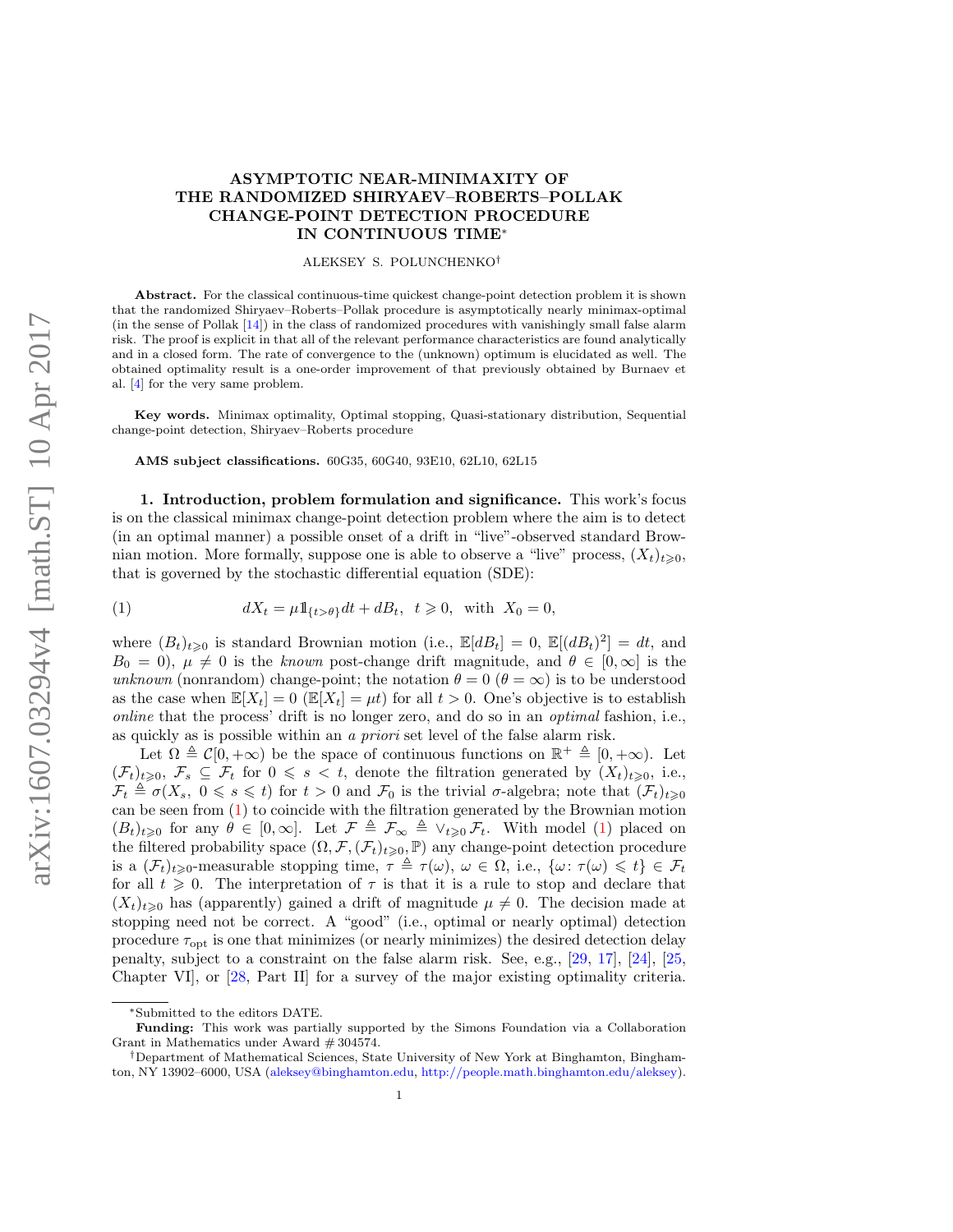### 2 A. S. POLUNCHENKO

The specific one considered in this work is the minimax criterion of Pollak [\[14\]](#page-13-0). See also [\[4,](#page-13-1) [7\]](#page-13-2) where Pollak's [\[14\]](#page-13-0) criterion is referred to as "Variant  $(C)$ " of the quickest change-point detection problem. We now introduce it formally, following the original notation of  $[4, 7]$  $[4, 7]$ .

Let  $\mathbb{P}_{\theta} \triangleq \text{Law}(X|\mathbb{P}, \theta)$  denote the probability measure (distribution law) induced by the observed process,  $(X_t)_{t\geqslant0}$ , under the assumption that the change-point,  $\theta \in [0, +\infty]$ , is fixed; note that  $\mathbb{P}_{\infty}$  is the Wiener measure. Let  $\mathbb{E}_{\theta}$  represent the respective  $\mathbb{P}_{\theta}$ -expectation operator. Pollak's [\[14\]](#page-13-0) minimax version (or "Variant  $(C)$ " in the terminology used in  $[4, 7]$  $[4, 7]$  of the quickest change-point detection problem assumes that the false alarm risk is measured in terms of the classical Average Run Length (ARL) to false alarm metric defined as  $\mathbb{E}_{\infty}(\tau)$ , and the cost of a delay to (correct) detection is quantified via the largest (conditional) Average Detection Delay defined as

<span id="page-1-3"></span>(2) 
$$
C(\tau) \triangleq \sup_{\theta \geq 0} C(\tau, \theta) \text{ where } C(\tau, \theta) \triangleq \mathbb{E}_{\theta}(\tau - \theta | \tau \geq \theta) \text{ for } \theta \geq 0,
$$

and the idea is to consider

<span id="page-1-4"></span>(3) 
$$
\mathfrak{M}_T \triangleq \{ \tau \colon \mathbb{E}_{\infty}(\tau) = T \} \text{ where } T > 0 \text{ is given,}
$$

i.e., the class of detection procedures (stopping times)  $\tau$  with the ARL to false alarm set at a given level  $T > 0$ , and

<span id="page-1-0"></span>(4) seek  $\tau_{\text{opt}} \in \mathfrak{M}_T$  such that  $C(\tau_{\text{opt}}) = C(T)$  where  $C(T) \triangleq \inf_{\tau \in \mathfrak{M}_T} C(\tau)$ ,

for any  $T > 0$ .

Problem [\(4\)](#page-1-0) is a major open problem in all of quickest change-point detection: although it has been attacked repeatedly (see, e.g., [\[34,](#page-14-5) [12,](#page-13-3) [31,](#page-14-6) [16\]](#page-14-7)), its general solution is yet to be found, not only in the discrete-time setting, but in the continuous-time setting as well. The current "favorite" in the search for the solution seems to be the Generalized Shiryaev–Roberts (GSR) procedure of Moustakides et al. [\[13\]](#page-13-4). The GSR procedure is a headstarted version of the classical quasi-Bayesian Shiryaev–Roberts (SR) procedure of Shiryaev [\[19,](#page-14-8) [20\]](#page-14-9) and Roberts [\[18\]](#page-14-10). Specifically, tailored to the Brownian motion scenario [\(1\)](#page-0-0), the GSR procedure calls for stopping at:

<span id="page-1-1"></span>(5) 
$$
\tau_A^{(x)} \triangleq \inf \{ t \geq 0 \colon \psi_t^{(x)} \geq A \} \text{ such that } \inf \{ \varnothing \} = \infty,
$$

where  $A > 0$  is a detection threshold (set in advance so as to keep the "false positive" risk tolerably low, i.e., to guarantee  $\mathbb{E}_{\infty}(\tau_A^{(x)}) = T$  for a given  $T > 0$ ), and the GSR statistic  $(\psi_t^{(x)})_{t\geq 0}$  is the diffusion process that solves the SDE:

<span id="page-1-2"></span>(6) 
$$
d\psi_t^{(x)} = dt + \mu \psi_t^{(x)} dX_t \text{ with } \psi_0^{(x)} \triangleq x \geqslant 0,
$$

where  $dX_t$  is as in [\(1\)](#page-0-0) above. The initial value  $\psi_0^{(x)} \triangleq x$  is sometimes referred to as the headstart. The term "Generalized Shiryaev–Roberts procedure" appears to have been coined in [\[30\]](#page-14-11), and was motivated by the fact that, in the no-headstart case, i.e., when  $x = 0$ , the GSR procedure [\(5\)](#page-1-1)-[\(6\)](#page-1-2) reduces to the classical SR procedure [\[19,](#page-14-8) [20,](#page-14-9) [18\]](#page-14-10). Continuing to adhere to the notation used in [\[4,](#page-13-1) [7\]](#page-13-2), we, too, shall denote the classical SR procedure's stopping time as  $\tau_A$  and its underlying statistic as  $\psi_t$ , i.e., define  $\tau_A \triangleq \tau_A^{(0)}$  and  $\psi_t \triangleq \psi_t^{(0)}$ .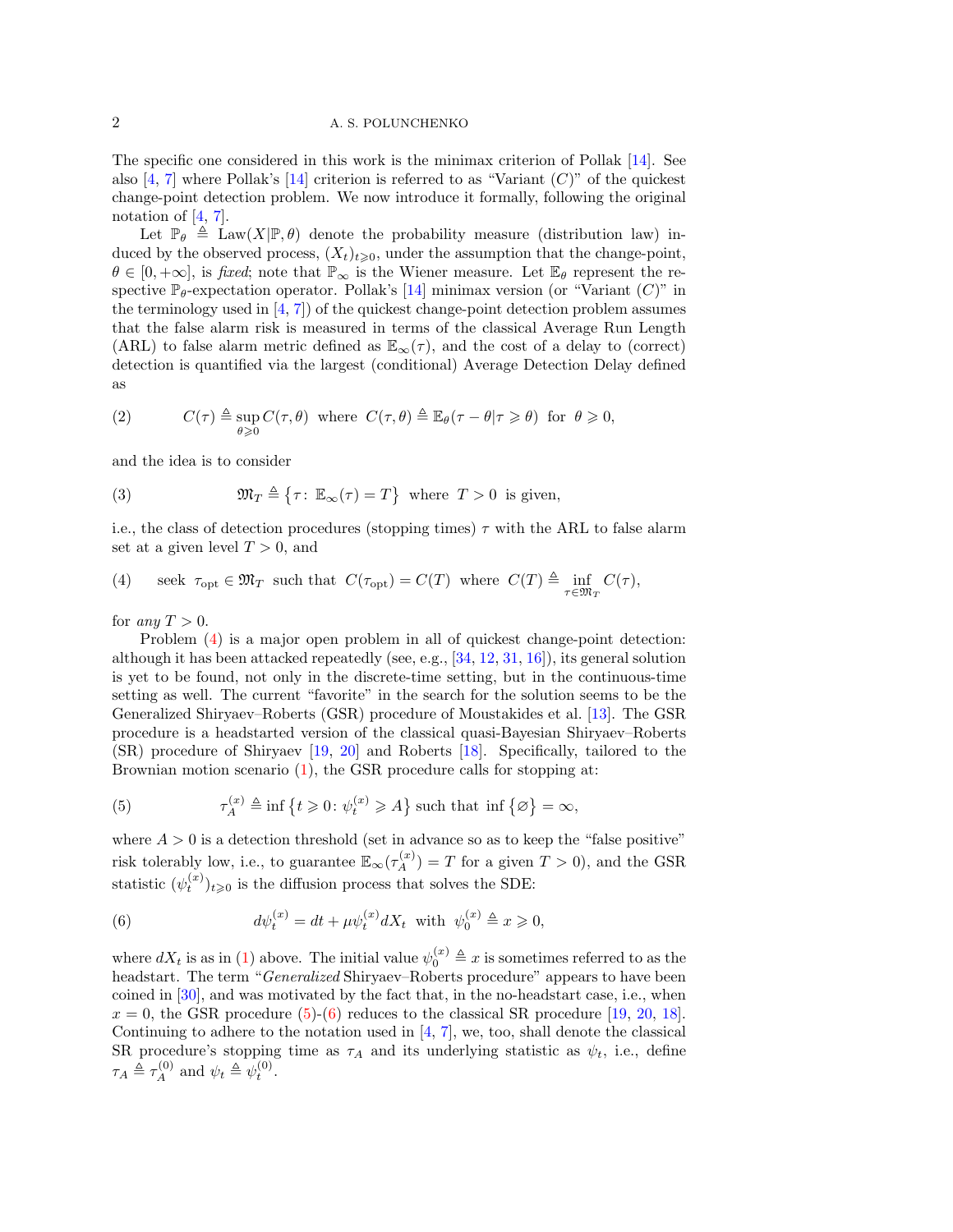The reasons to suspect that the GSR procedure might actually solve problem [\(4\)](#page-1-0) are three. The first reason is the result obtained (for the discrete-time analogue of the problem) in [\[31,](#page-14-6) [16\]](#page-14-7) where the GSR procedure with a "finetuned" headstart was explicitly demonstrated to be exactly Pollak-minimax in two specific (discrete-time) scenarios. The second reason is the *general* so-called almost Pollak-minimaxity of the GSR procedure (again, with a carefully designed headstart) established (in the discrete-time setting) in [\[30\]](#page-14-11). More specifically, it was shown in [30] that, if, for a given  $T > 0$ , the GSR procedure's detection threshold  $A = A_T > 0$  and headstart  $x = x_T \ge 0$ 0 are set so that  $\tau_{A_T}^{(x_T)}$  $A_T^{(x_T)} \in \mathfrak{M}_T$ , but  $x_T = o(A_T)$  in the sense that  $\lim_{T \to +\infty} (x_T/A_T) = 0$ , then

$$
C(\tau_{A_T}^{(x_T)}) - C(T) = o_T(1) \text{ as } T \to +\infty,
$$

where  $C(\tau)$  and  $C(T)$  are as in [\(2\)](#page-1-3) and [\(4\)](#page-1-0), respectively, and  $o_{T}(1) \rightarrow 0$  as  $T \rightarrow +\infty$ ; see [\[3\]](#page-13-5) for an attempt to generalize this result to the continuous-time model [\(1\)](#page-0-0). Since obviously  $C(\tau_{A_T}^{(x_T)})$  $\Lambda_{T}^{(x_T)}$   $\to +\infty$  and  $C(T) \to +\infty$  as  $T \to +\infty$ , the above is effectively saying that the GSR procedure is nearly Pollak-minimax-optimal, whenever the ARL to false alarm level  $T > 0$  is large. This is a strong optimality property known in the literature (see [\[30\]](#page-14-11)) as *order-three* asymptotic (as  $T \rightarrow +\infty$ ) Pollak-minimaxity (or near Pollak-minimaxity).

However, the most important reason to study the GSR procedure deeper is the following: while the *general* solution  $\tau_{opt}$  to Pollak's [\[14\]](#page-13-0) problem [\(4\)](#page-1-0) is still unknown, there is a universal "recipe" (also proposed by Pollak [\[14\]](#page-13-0)) to achieve near Pollak-minimaxity, and the GSR procedure is the main ingredient of the "recipe". Specifically, Pollak's [\[14\]](#page-13-0) ingenious idea was to start the GSR statistic  $(\psi_t^{(x)})_{t \geqslant 0}$  off a random number sampled from the statistic's so-called quasi-stationary distribution (formally defined below). For the discrete-time version of the problem, Pollak [\[14\]](#page-13-0) was able to prove that such a randomized "tweak" of the GSR procedure is nearly Pollak-minimax; see also [\[30,](#page-14-11) Theorem 3.4]. It is to extend this result to the Brownian motion scenario [\(1\)](#page-0-0) that is the objective of this work.

The randomization of the GSR procedure's headstart necessitates the introduction of a probability space larger than the original  $(\Omega, \mathcal{F}, (\mathcal{F}_t)_{t\geqslant0}, \mathbb{P})$  constructed above. To that end, a suitable extension, which we shall denote  $(\overline{\Omega}, \overline{\mathcal{F}}, (\overline{\mathcal{F}}_t)_{t\geqslant0}, \overline{\mathbb{P}})$ , has already been offered in [\[4\]](#page-13-1) and in [\[20,](#page-14-9) Chapter II, Section 7], and the ingredients are: 1.  $\overline{\Omega} \triangleq \Omega \times \overline{\Omega}$ , where  $\overline{\Omega} \triangleq [0, 1];$   $\overline{\mathcal{I}} \triangleq \overline{\mathcal{F}} \triangleq \mathcal{F} \otimes \overline{\mathcal{F}}$  and  $\overline{\mathcal{F}}_t \triangleq \overline{\mathcal{F}}_t \otimes \overline{\mathcal{F}}$  for all  $t \geq 0$ , where  $\tilde{\mathcal{F}} \triangleq \mathcal{B}(\tilde{\Omega})$  is a Borel system of subsets on  $\tilde{\Omega}$ ; and 3.  $\overline{\mathbb{P}} \triangleq \mathbb{P} \otimes \tilde{\mathbb{P}}$ , where  $\tilde{\mathbb{P}}$  is a Lebesgue measure on  $(\Omega, \mathcal{F})$ . See also [\[25\]](#page-14-3).

To place Pollak's [\[14\]](#page-13-0) problem [\(4\)](#page-1-0) on the new probabilistic basis  $(\overline{\Omega}, \overline{\mathcal{F}}, (\overline{\mathcal{F}}_t)_{t\geq0}, \overline{\mathbb{P}})$ , define  $\overline{\mathbb{P}}_{\theta} \triangleq \mathbb{P}_{\theta} \otimes \tilde{\mathbb{P}}$  for  $\theta \in [0, +\infty]$ , and let  $\overline{\mathbb{E}}_{\theta}$  denote the corresponding  $\overline{\mathbb{P}}_{\theta}$ -expectation operator. It is natural to measure the ARL to false alarm of a randomized procedure  $\bar{\tau} \triangleq \bar{\tau}(\bar{\omega}), \bar{\omega} \triangleq (\omega, \tilde{\omega}) \in \overline{\Omega}$ , in terms of  $\overline{\mathbb{E}}_{\infty}(\bar{\tau}),$  and the worst Average Detection Delay via

(7) 
$$
\overline{C}(\overline{\tau}) \triangleq \sup_{\theta \geq 0} \overline{C}(\overline{\tau}, \theta) \text{ where } \overline{C}(\overline{\tau}, \theta) \triangleq \overline{\mathbb{E}}_{\theta}(\overline{\tau} - \theta | \overline{\tau} \geq \theta) \text{ for } \theta \geq 0.
$$

<span id="page-2-1"></span><span id="page-2-0"></span>Problem [\(4\)](#page-1-0) can now be extended as follows. Consider

(8) 
$$
\overline{\mathfrak{M}}_T \triangleq \{ \overline{\tau} \colon \overline{\mathbb{E}}_{\infty}(\overline{\tau}) = T \} \text{ where } T > 0 \text{ is given,}
$$

i.e., the class of *randomized* detection procedures (*randomized* stopping times)  $\bar{\tau}$  with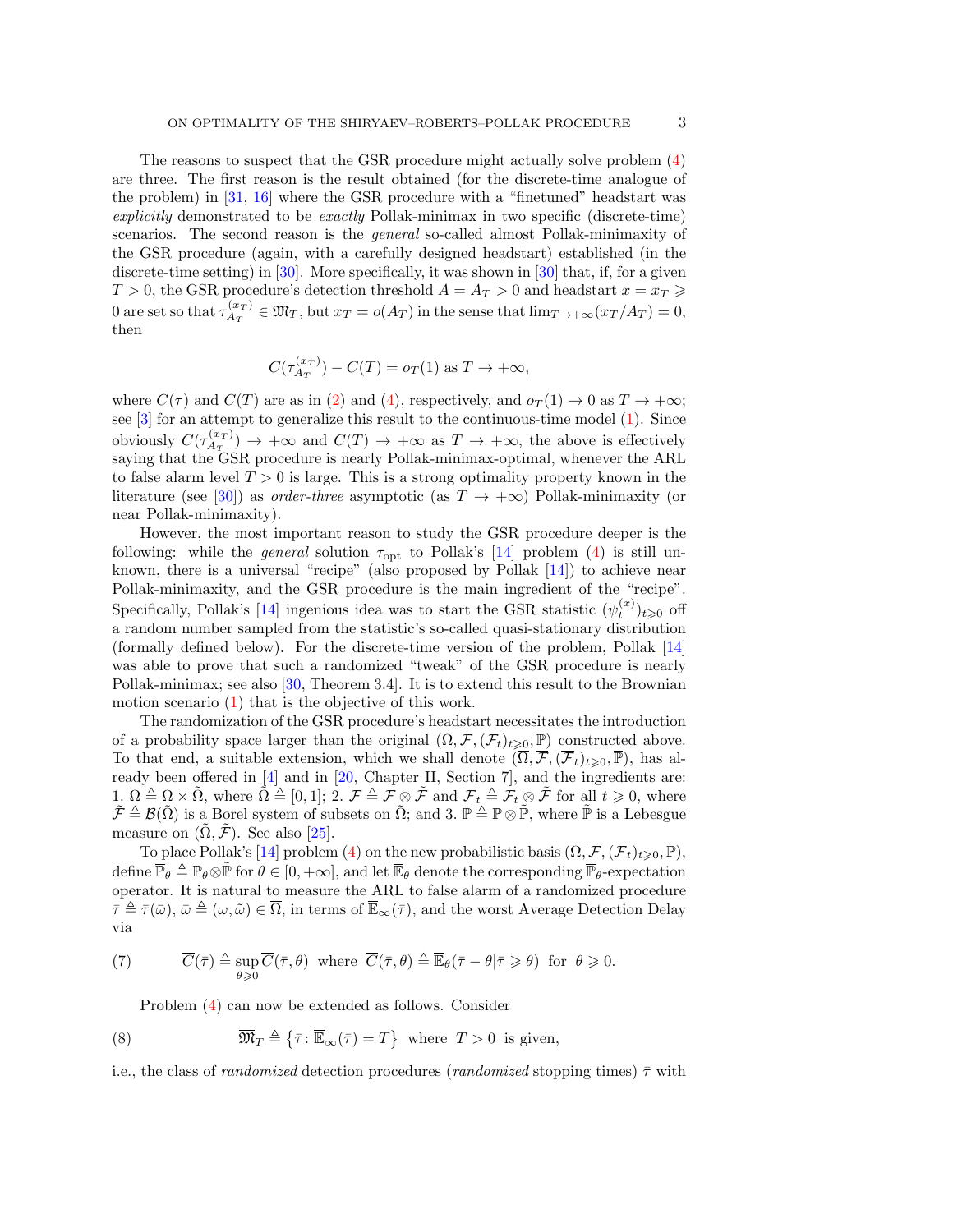the ARL to false alarm set at a given level  $T > 0$ , and

<span id="page-3-0"></span>(9) seek 
$$
\bar{\tau}_{\text{opt}} \in \overline{\mathfrak{M}}_T
$$
 such that  $\overline{C}(\bar{\tau}_{\text{opt}}) = \overline{C}(T)$  where  $\overline{C}(T) \triangleq \inf_{\bar{\tau} \in \overline{\mathfrak{M}}_T} \overline{C}(\bar{\tau}),$ 

for any  $T > 0$ .

Problem [\(9\)](#page-3-0), just as problem [\(4\)](#page-1-0), is also still open, whether in discrete- or in continuous-time settings. It is referred to as "Variant  $(\overline{C})$ " of the quickest change-point detection problem in [\[4\]](#page-13-1). While "Variant  $(C)$ " and "Variant  $(\overline{C})$ " are similar, they are not the same, because  $\mathfrak{M}_T \subset \mathfrak{M}_T$  for any fixed  $T > 0$ , as can be seen from definitions [\(3\)](#page-1-4) and [\(8\)](#page-2-0). Put another way, randomized detection procedures with the ARL to false alarm set at a prescribed level  $T > 0$  form a *larger* family than do their nonranomized counterparts with the same ARL to false alarm level  $T > 0$ . As a result, even though neither  $C(T)$  nor  $\overline{C}(T)$  is known, it is apparent that  $\overline{C}(T) \leqslant C(T)$ for any fixed  $T > 0$ . This work's specific focus is on problem [\(9\)](#page-3-0), and our "course of attack" is exactly the same as that of Pollak [\[14\]](#page-13-0) who considered the problem's discrete-time analogue and nearly solved it.

The main ingredient of Pollak's [\[14\]](#page-13-0) solution strategy is the quasi-stationary distribution of the SR statistic  $(\psi_t)_{t\geqslant0}$ . Formally, this distribution is defined as

<span id="page-3-1"></span>(10) 
$$
Q_A(x) \triangleq \lim_{t \to +\infty} \mathbb{P}_{\infty}(\psi_t \leq x | \tau_A > t)
$$
 with  $q_A(x) \triangleq \frac{d}{dx} Q_A(x)$  where  $x \in [0, A]$ ,

and its existence follows, e.g., from the fundamental work of Mandl [\[11\]](#page-13-6); see also, e.g., [\[5\]](#page-13-7) and [\[6,](#page-13-8) Section 7.8.2]. The density  $q_A(x)$  was studied in [\[4\]](#page-13-1) where the authors obtained a large-A order-one expansion of  $q_A(x)$ . However, a more detailed investigation of the distribution and its properties was recently carried out in [\[15\]](#page-13-9) where not only  $Q_A(x)$  and  $q_A(x)$  were both expressed analytically and in a closed form, but also the density  $q_A(x)$  was shown to be unimodal, its entire moment series was computed, and more accurate (up to the third order) large-A approximations of  $q_A(x)$ were obtained as well. These results will play a critical role in the sequel.

The decision statistic behind Pollak's [\[14\]](#page-13-0) randomized version of the GSR procedure is the solution  $(\psi_t^*)_{t\geqslant0} \triangleq (\psi_t^*(\bar{\omega}))_{t\geqslant0}$  of the SDE:

<span id="page-3-3"></span>(11) 
$$
d\psi_t^* = dt + \mu \psi_t^* dX_t \text{ with } \psi_0^* \propto Q_A(x),
$$

where  $dX_t$  is as in [\(1\)](#page-0-0) and  $Q_A(x)$  is defined in [\(10\)](#page-3-1). The corresponding stopping time is as follows:

<span id="page-3-2"></span>(12) 
$$
\bar{\tau}_A^* \triangleq \inf \{ t \geq 0 \colon \psi_t^* \geq A \} \text{ such that } \inf \{ \varnothing \} = \infty,
$$

and we shall follow [\[30\]](#page-14-11) and refer to it as the (randomized) Shiryaev–Roberts–Pollak (SRP) procedure.

Pollak's [\[14\]](#page-13-0) motivation to introduce and study the SRP procedure [\(12\)](#page-3-2)-[\(11\)](#page-3-3) was to get the detection delay penalty  $\overline{C}(\overline{\tau}, \theta)$  given by [\(7\)](#page-2-1) independent of the change-point  $\theta$ , i.e., to achieve

$$
\overline{\mathbb{E}}_{\theta}(\overline{\tau}_A^*) \triangleq \overline{C}(\overline{\tau}_A^*, 0) \equiv \overline{C}(\overline{\tau}_A^*, \theta) \triangleq \overline{\mathbb{E}}_{\theta}(\overline{\tau}_A^* - \theta | \overline{\tau}_A^* > \theta) \text{ for any } \theta > 0 \text{ and } A > 0,
$$

so that

<span id="page-3-4"></span>(13) 
$$
\sup_{\theta \geq 0} \overline{\mathbb{E}}_{\theta}(\overline{\tau}_A^* - \theta | \overline{\tau}_A^* > \theta) \triangleq \overline{C}(\overline{\tau}_A^*) \equiv \overline{C}(\overline{\tau}_A^*, 0) \triangleq \overline{\mathbb{E}}_{\theta}(\overline{\tau}_A^*) \text{ for any } A > 0.
$$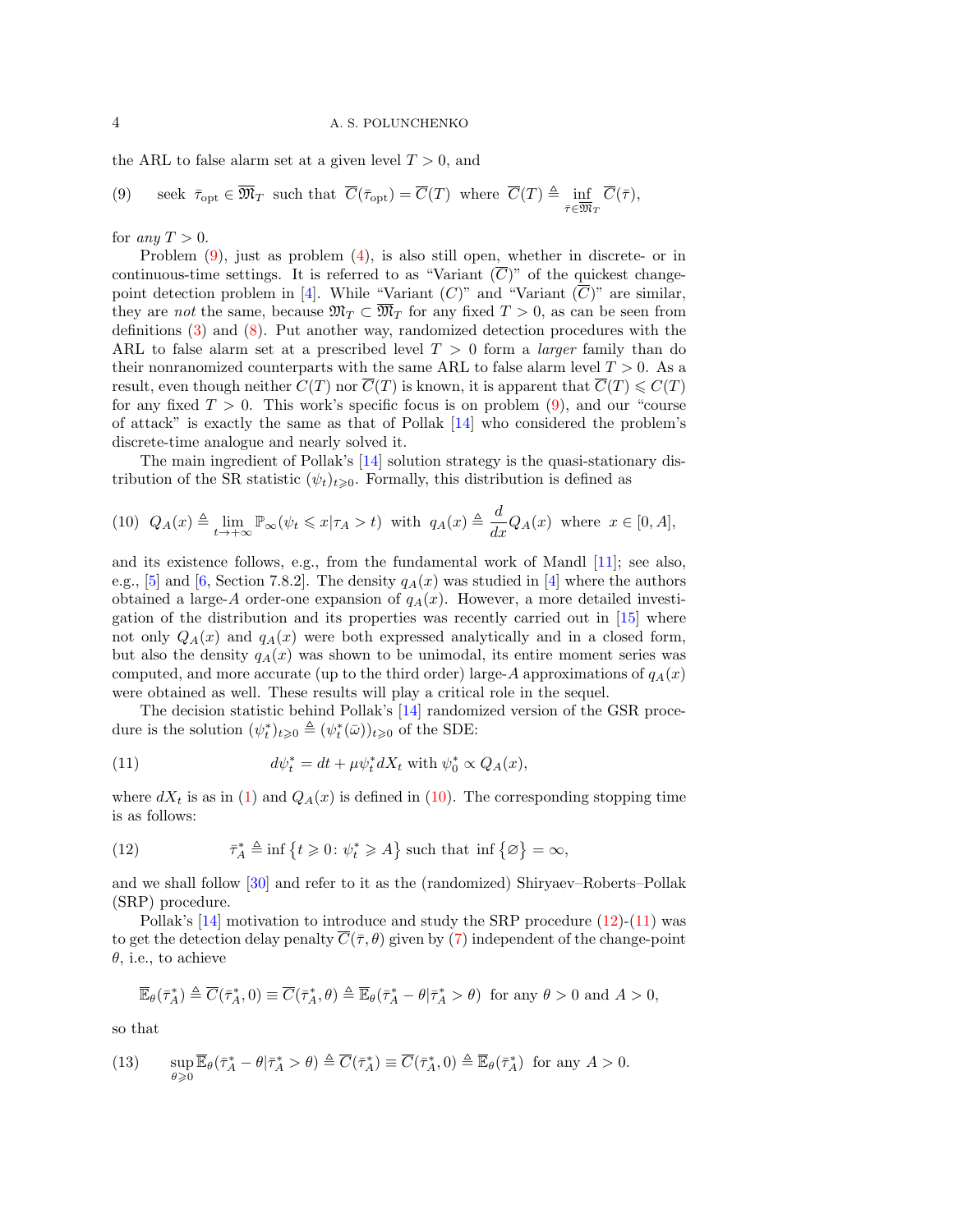The foregoing delay-risk-equalization is a direct consequence of the fact that, by design, the process  $(\psi_t^*)_{t\geqslant0}$  has a time-invariant probabilistic structure, i.e.,  $\overline{\mathbb{P}}_{\infty}(\psi_t^*\leqslant)$  $x|\bar{\tau}_A^* > t) = \bar{\mathbb{P}}_{\infty}(\psi_t^* \leqslant x|\psi_s^* < A, s \leqslant t) = Q_A(x)$  for all  $t \geqslant 0$ . A risk-equalizing property akin to  $(13)$  is known in the general decision theory (see, e.g., [\[8,](#page-13-10) Theorem 2.11.3]) to be a necessary condition for strict minimaxity. Hence the introduction of the SRP procedure by Pollak in [\[14\]](#page-13-0) was, in a way, Pollak's attempt to solve his very own minimax version of the quickest change-point detection problem, although considered only in the discrete-time setting. As was mentioned earlier, Pollak [\[14\]](#page-13-0) succeeded in proving only that the SRP procedure is asymptotically order-three Pollak-minimax; the result was recently reobtained in [\[30\]](#page-14-11) through a different approach. It is reasonable to expect the same result to hold for the continuous-time model [\(1\)](#page-0-0) as well. To that end, in [\[4\]](#page-13-1), the SRP procedure  $\bar{\tau}_A^*$  given by [\(12\)](#page-3-2)-[\(11\)](#page-3-3) was shown to be asymptotically Pollak-minimax in the class of randomized procedures  $\overline{\mathfrak{M}}_T$ , but only up to the second order, i.e., the delay risk  $\overline{C}(\overline{\tau})$  is minimized up to an additive term that goes to a positive constant as the false alarm risk vanishes. That is, if, for a given  $T > 0$ , the SRP procedure's threshold  $A = A_T > 0$  is set so that  $\bar{\tau}_A^* \in \overline{\mathfrak{M}}_T$ , then

<span id="page-4-0"></span>(14) 
$$
\overline{C}(\overline{\tau}_{A_T}^*) - \overline{C}(T) = O_T(1) \text{ as } T \to +\infty,
$$

where  $O_T(1) \to \text{const} > 0$  as  $T \to +\infty$ .

We are now in a position to formally state the specific contribution of this work: it is shown in the sequel that the SRP procedure  $\bar{\tau}_A^*$  is almost Pollak-minimax among all reasonable randomized detection procedures. That is, if, for a given  $T > 0$ , the SRP procedure's threshold  $A = A_T > 0$  is set so that  $\bar{\tau}_A^* \in \overline{\mathfrak{M}}_T$ , then

<span id="page-4-1"></span>(15) 
$$
\overline{C}(\overline{\tau}_{A_T}^*) - \overline{C}(T) = o_T(1) \text{ as } T \to +\infty,
$$

where we reiterate that  $o_T(1) \rightarrow 0$  as  $T \rightarrow +\infty$ . This is a one-order improvement of [\(14\)](#page-4-0) previously proved in [\[4\]](#page-13-1). Moreover, it is also shown in the sequel that the " $o_T(1)$ " sitting in the right-hand side of [\(15\)](#page-4-1) vanishes no slower than  $1/\sqrt{\mu^2T}$  as  $T \rightarrow +\infty$ .

2. Summary of relevant prior results. Our proof of [\(15\)](#page-4-1) utilizes certain results established in the literature earlier. Hence, to streamline the proof, this section summarizes the relevant prior results. To that end, the latter can be divided up into two categories. Category 1 includes results that concern properties of the GSR procedure  $(5)-(6)$  $(5)-(6)$ , including the classical SR procedure  $[19, 20, 18]$  $[19, 20, 18]$  $[19, 20, 18]$  $[19, 20, 18]$  as its particular case. These results are all due to A.N. Shiryaev and his co-authors. By contrast, Category 2 is comprised of results on properties of the randomized SRP procedure [\(12\)](#page-3-2)- [\(11\)](#page-3-3). These results all come from [\[15\]](#page-13-9) and concern the SR statistic's quasi-stationary distribution defined in  $(10)$ .

We start by going over the first group of results. The first result is the fact that, for any given  $T > 0$ , the unknown optimal delay risks  $C(T)$  and  $\overline{C(T)}$  defined in [\(4\)](#page-1-0) and in [\(9\)](#page-3-0), respectively, both permit an explicitly computable lowerbound. Specifically, the following inequalities hold true

(16) 
$$
B(T) \leq C(T)
$$
 and  $\overline{B}(T) \leq \overline{C}(T)$  for any  $T > 0$ ,

where

<span id="page-4-2"></span>
$$
B(T) \triangleq \inf_{\tau \in \mathfrak{M}_T} \frac{1}{T} \int_0^\infty \mathbb{E}_{\theta}(\tau - \theta)^+ d\theta \text{ and } \overline{B}(T) \triangleq \inf_{\bar{\tau} \in \overline{\mathfrak{M}}_T} \frac{1}{T} \int_0^\infty \overline{\mathbb{E}}_{\theta}(\bar{\tau} - \theta)^+ d\theta,
$$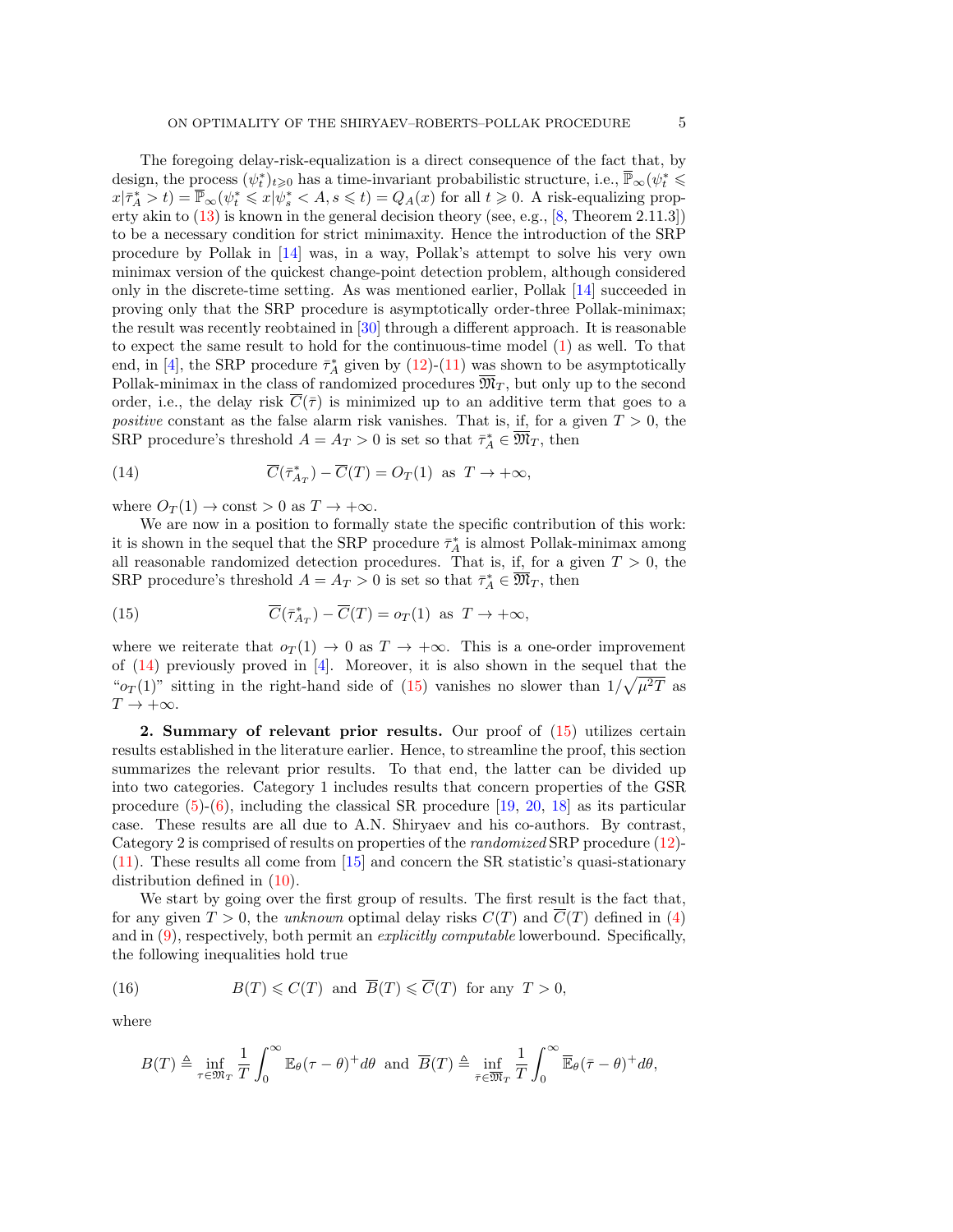# 6 **A. S. POLUNCHENKO**

where  $x^+ \triangleq \max\{0, x\}$ ; cf. [\[7,](#page-13-2) [4\]](#page-13-1). The quantities  $B(T)$  and  $\overline{B}(T)$  are the optimal generalized Bayesian risks: they quantify the delay cost when  $\theta$  is random and sampled from an improper uniform distribution on  $[0, +\infty)$ . See [\[22,](#page-14-12) [23,](#page-14-13) [26\]](#page-14-14).

A remarkable fact about  $B(T)$  and  $\overline{B}(T)$  is that  $B(T) = \overline{B}(T)$  for any  $T > 0$ . See [\[21,](#page-14-15) Chapter II, Section 7] and [\[25,](#page-14-3) Chapter VI]. Moreover, both  $B(T)$  and  $\overline{B}(T)$ permit the following explicit (and amenable to numerical evaluation) representation:

<span id="page-5-0"></span>(17) 
$$
B(T) = \overline{B}(T) = \frac{2}{\mu^2} \left\{ F\left(\frac{2}{\mu^2 T}\right) - 1 + \frac{2}{\mu^2 T} \int_0^T F\left(\frac{2}{\mu^2 x}\right) \frac{dx}{x} \right\},
$$

where

<span id="page-5-2"></span>
$$
(18) \t\t\t F(x) \triangleq e^x \mathcal{E}_1(x)
$$

with

<span id="page-5-4"></span>(19) 
$$
E_1(x) \triangleq \int_x^{+\infty} e^{-t} \frac{dt}{t}, \quad x > 0,
$$

being the so-called exponential integral, a special function often also denoted as  $-Ei(-x)$ ; see, e.g., [\[9\]](#page-13-11) and [\[1,](#page-13-12) Chapter 5]. Formula [\(17\)](#page-5-0) is a straightforward gen-eralization of [\[7,](#page-13-2) Theorem 2.3] which gives the formula only in the special case of  $\mu = \sqrt{2}$ . It is now apparent (cf. [\[7,](#page-13-2) Theorem 4.4]) that  $B(T) = \overline{B}(T) \leq \overline{C}(T) \leq C(T)$ for any  $T > 0$ .

The third result is a classical property of the GSR procedure  $\tau_A^{(x)}$  defined in [\(5\)](#page-1-1), namely that

<span id="page-5-1"></span>(20) 
$$
\mathbb{E}_{\infty}(\tau_A^{(x)}) = A - x, \text{ for any } x \in [0, A], \text{ with } A > 0;
$$

cf., e.g., [\[4,](#page-13-1) p. 530], although the result is likely to have been first discovered by A.N. Shiryaev in the early 1960's. In the special case of no headstart, formula [\(20\)](#page-5-1) reduces to the equally well-known fact that  $\mathbb{E}_{\infty}(\tau_A^{(x)}) = A$  for any  $A > 0$ ; incidentally, the formula  $\mathbb{E}_{\infty}(\tau_A^{(x)}) = A$  is involved in the derivation of [\(17\)](#page-5-0). It will also prove useful to point out that one way to arrive at  $(20)$  is to notice that the process  $(\psi_t^{(x)} - t - x)_{t \geq 0}$ is a zero-mean  $\mathbb{P}_{\infty}$ -martingale, i.e.,  $\mathbb{E}_{\infty}(\psi_t^{(x)} - t - x) = 0$  for any  $t \geq 0$  and  $x \in$ [0, A], and then invoke Doob's optional stopping theorem to deduce that  $\mathbb{E}_{\infty}(\tau_A^{(x)}) =$  $\mathbb{E}_\infty(\psi_{\;\;(x}^{(x)}$  $\tau_A^{(x)}$  – x, and then finally make the transition to [\(20\)](#page-5-1) by arguing that the GSR statistic  $(\psi_t^{(x)})_{t\geqslant0}$  reaches any level  $A > 0$  almost surely, so that  $\psi_{\tau^{(x)}}^{(x)}$  $\frac{\tau(x)}{\tau_A^{(x)}} = A$  with probability 1, under any measure  $\mathbb{P}_{\theta}$ .

The forth result is yet another classical property of the GSR procedure, namely that

<span id="page-5-3"></span>(21) 
$$
\mathbb{E}_0(\tau_A^{(x)}) \triangleq C(\tau_A^{(x)}, 0) = \frac{2}{\mu^2} \left\{ F\left(\frac{2}{\mu^2 A}\right) - F\left(\frac{2}{\mu^2 x}\right) \right\}, \quad x \in [0, A],
$$

where  $F(x)$  is the function introduced in [\(18\)](#page-5-2). This formula is a trivial generalization of [\[7,](#page-13-2) Lemma 3.3] where it was established in the special case of  $\mu = \sqrt{2}$ . It is worth mentioning that formula  $(21)$ , just as formula  $(20)$ , is also involved in the proof of  $(17)$ .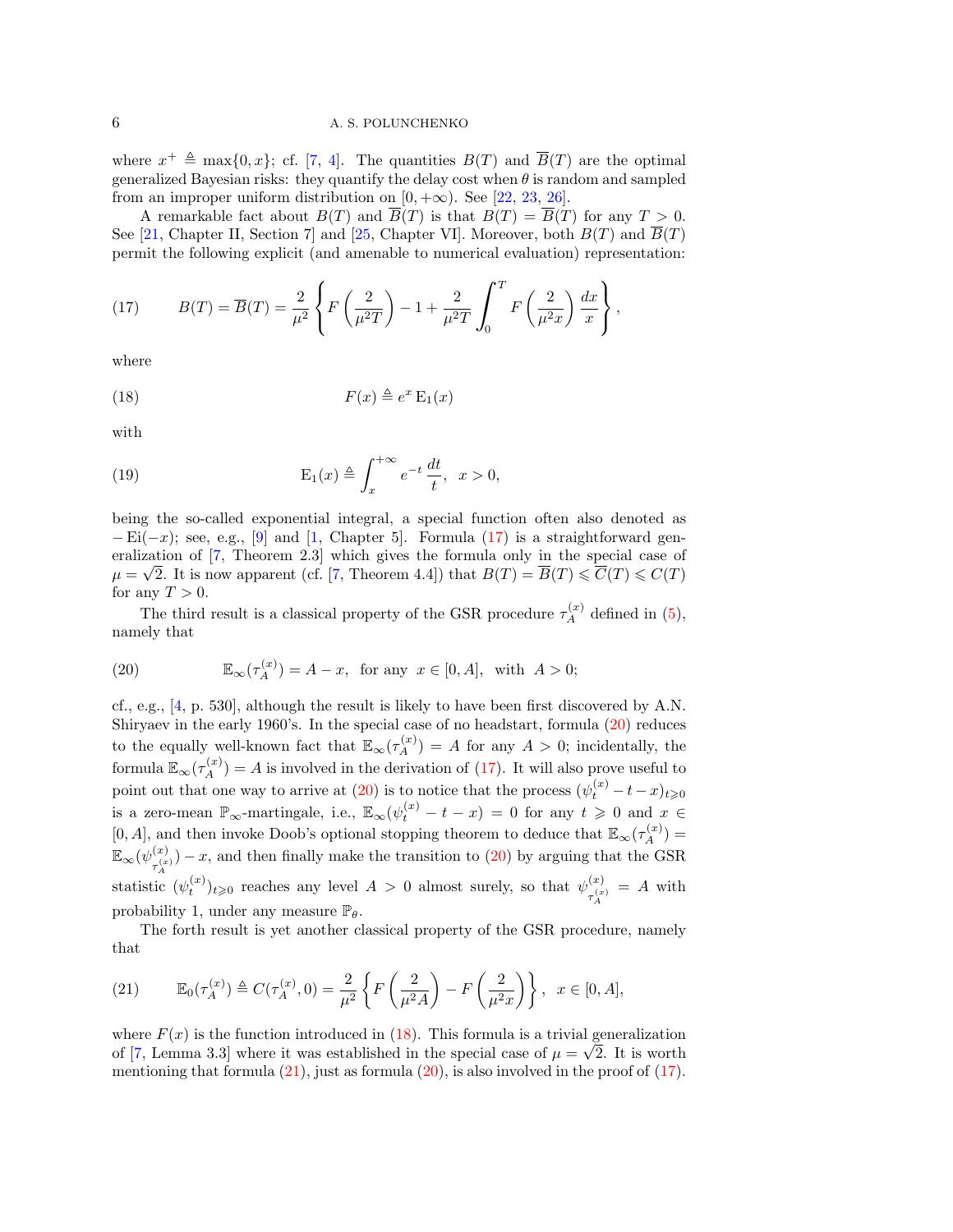<span id="page-6-0"></span>The fifth and final result to go into the first category is the assertion that

(22) 
$$
\frac{2}{\mu^2 T} \int_0^T F\left(\frac{2}{\mu^2 x}\right) \frac{dx}{x} = O\left(\frac{\log^2(\mu^2 T)}{\mu^2 T}\right) \text{ as } T \to +\infty,
$$

which follows from [\[7,](#page-13-2) Formulae (2.33) and (2.34), p. 456]. It is also noteworthy that the quantity sitting in the left-hand side of  $(22)$  is nonnegative for any  $T > 0$ .

We now switch attention to the second group of results, which all revolve around the formula

<span id="page-6-1"></span>(23) 
$$
\overline{C}(\overline{\tau}_A^*) = \int_0^A C(\tau_A^{(x)}, 0) q_A(x) dx,
$$

where  $C(\tau_A^{(x)},0) \triangleq \mathbb{E}_0(\tau_A^{(x)})$  is given explicitly by [\(21\)](#page-5-3) above, and  $q_A(x)$  is the pdf of the GSR statistic's quasi-stationary distribution formally defined in [\(10\)](#page-3-1). It is evident from formula [\(23\)](#page-6-1) getting  $\overline{C}(\overline{\tau}_A^*)$  expressed explicitly is impossible without a closedform expression for  $q_A(x)$ . Such an expression was recently obtained in [\[15\]](#page-13-9), and it is presented next.

Specifically, in [\[15\]](#page-13-9), it was shown that, for any fixed detection threshold  $A > 0$ , the density  $q_A(x)$  is given by

<span id="page-6-3"></span>(24) 
$$
q_A(x) = \frac{\frac{1}{x} e^{-\frac{1}{\mu^2 x}} W_{1, \frac{\xi}{2}} \left(\frac{2}{\mu^2 x}\right)}{e^{-\frac{1}{\mu^2 A}} W_{0, \frac{\xi}{2}} \left(\frac{2}{\mu^2 A}\right)} \mathbb{1}_{\{x \in [0, A]\}},
$$

while the respective cdf  $Q_A(x)$  is given by

<span id="page-6-4"></span>(25) 
$$
Q_A(x) = \begin{cases} 1, \text{ for } x \geqslant A; \\ e^{-\frac{1}{\mu^2 x}} W_{0, \frac{\xi}{2}} \left( \frac{2}{\mu^2 x} \right) \\ \frac{1}{e^{-\frac{1}{\mu^2 A}} W_{0, \frac{\xi}{2}} \left( \frac{2}{\mu^2 A} \right)}, \text{ for } x \in [0, A); \\ 0, \text{ otherwise,} \end{cases}
$$

where

<span id="page-6-6"></span>(26) 
$$
\xi \equiv \xi(\lambda) \triangleq \sqrt{1 - \frac{8}{\mu^2} \lambda},
$$

with  $\lambda \equiv \lambda_A$  being the smallest nonnegative solution of the (always consistent) equation

<span id="page-6-5"></span>(27) 
$$
W_{1,\frac{\xi(\lambda)}{2}}\left(\frac{2}{\mu^2 A}\right) = 0,
$$

and  $W_{a,b}(z)$  is the standard notation for the special function known the Whittaker W function. The latter is defined as one of the two fundamental solutions  $w(z)$  of the so-called Whittaker [\[32\]](#page-14-16) equation

<span id="page-6-2"></span>(28) 
$$
\frac{\partial^2}{\partial z^2} w(z) + \left( -\frac{1}{4} + \frac{a}{z} + \frac{1/4 - b^2}{z^2} \right) w(z) = 0, \ z \in \mathbb{C},
$$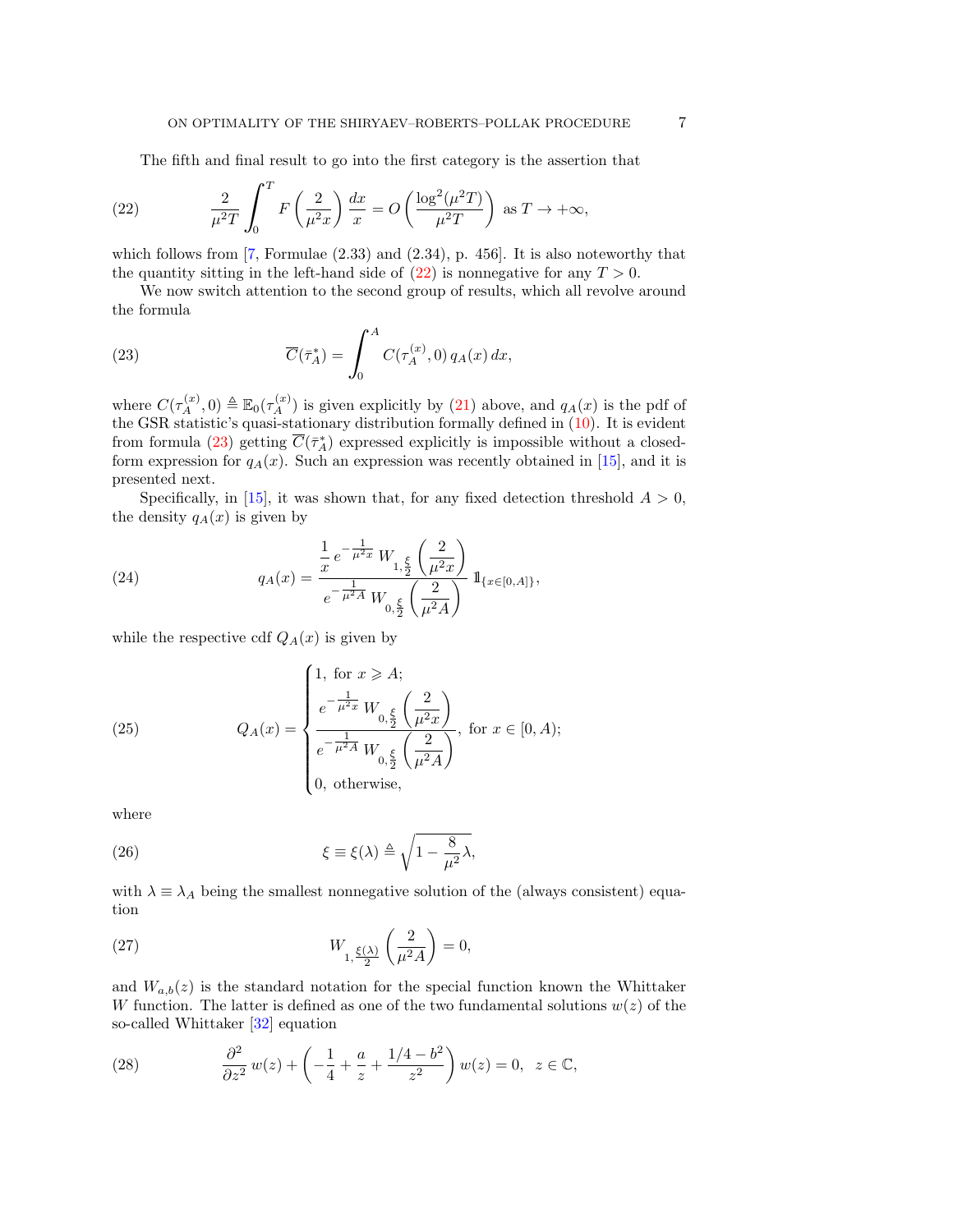# 8 A. S. POLUNCHENKO

where  $a, b \in \mathbb{C}$  are parameters. The second fundamental solution of the Whittaker equation  $(28)$  is known as the Whittaker M function, and it is conventionally denoted as  $M_{a,b}(z)$ . A distinguishing feature of  $M_{a,b}(z)$  is that, unlike  $W_{a,b}(z)$ , it does not exist when  $2b = -1, -2, -3, \ldots$ , and has to be regularized. See [\[27\]](#page-14-17) and [\[2\]](#page-13-13) for an extensive study of the Whittaker W and M functions.

Formulae [\(24\)](#page-6-3) and [\(25\)](#page-6-4), including condition [\(27\)](#page-6-5), all put together make up the first result to go into the second group of results. In a nutshell, the formulae are the solution of a certain Sturm–Liouville problem, and  $\lambda$  is the smallest eigenvalue of the corresponding Sturm–Liouville operator. See [\[15,](#page-13-9) Section 2] and [\[4,](#page-13-1) Section 3]. We also remark parenthetically that the original notation used in [\[15\]](#page-13-9) is  $-\lambda \leq 0$  rather than  $\lambda \geq 0$ . We made this flip in the sign here entirely for convenience. We also note that  $\lambda$ , as a solution of equation [\(28\)](#page-6-2), is dependent on  $A > 0$ , and throughout what is to follow, where necessary, we shall emphasize this dependence via the notation  $\lambda_A$ .

The next result to go into Category 2 is a result also obtained in [\[15\]](#page-13-9), and it concerns the quasi-stationary distribution's moments. Specifically, as shown explicitly in [\[15\]](#page-13-9), if Z is a random variable sampled from a population with the pdf  $q_A(x)$  given by [\(24\)](#page-6-3), then  $\mathbb{E}[Z] = A - 1/\lambda$ , and

<span id="page-7-0"></span>(29) 
$$
Var[Z] = \frac{\lambda - \mu^2 (A\lambda - 1)^2}{\lambda^2 (\mu^2 + \lambda)},
$$

where we reiterate that  $\lambda \geqslant 0$  is the largest (nonnegative) solution of equation [\(27\)](#page-6-5). The foregoing formulae for the first moment and variance of the quasi-stationary distribution were obtained directly from  $(24)$  using properties of the Whittaker W function.

The formula  $\mathbb{E}[Z] = A - 1/\lambda$  can also be derived from [\(20\)](#page-5-1). To that end, the key is to recall that the  $\overline{\mathbb{P}}_{\infty}$ -distribution of the SRP procedure's stopping time  $\bar{\tau}_A^*$ is exactly exponential with parameter  $\lambda$ , so that  $\overline{\mathbb{E}}_{\infty}(\overline{\tau}_A^*) = 1/\lambda$ . Consequently, if one now averages [\(20\)](#page-5-1) through with respect to x assuming that  $x \propto q_A(x)$ , then  $\mathbb{E}[Z] = A - 1/\lambda$  will follow easily. Since Z is a nonnegative random variable (taking values in the interval  $[0, A]$ , it further follows that

<span id="page-7-1"></span>(30) 
$$
(0 <) \frac{1}{A} \le \lambda, A > 0,
$$

which can be interpreted thus: to achieve the same ARL to false alarm level, the SRP procedure requires a higher detection threshold than does the classical SR procedure. This is an anticipated consequence of the randomization used to initialize the SRP statistic.

A more useful inequality can be gleaned from the formula  $(29)$  for  $\text{Var}[Z]$ . Specifically, by requiring the fraction in the right-hand side of [\(29\)](#page-7-0) to be no less than zero, after some elementary algebra, one obtains

<span id="page-7-2"></span>
$$
(0 <) \frac{1}{A} + \frac{1 - \sqrt{4\mu^2 A + 1}}{2\mu^2 A^2} \le \lambda_A \le \frac{1}{A} + \frac{1 + \sqrt{4\mu^2 A + 1}}{2\mu^2 A^2},
$$

which, in view of  $(30)$ , can be "tighten up" from below to the double inequality

(31) 
$$
(0 <) \frac{1}{A} \leq \lambda_A \leq \frac{1}{A} + \frac{1 + \sqrt{4\mu^2 A + 1}}{2\mu^2 A^2};
$$

cf.  $[15]$ . Though somewhat conservative (especially when A is small), this double inequality will prove good enough for our purposes. An important implication of the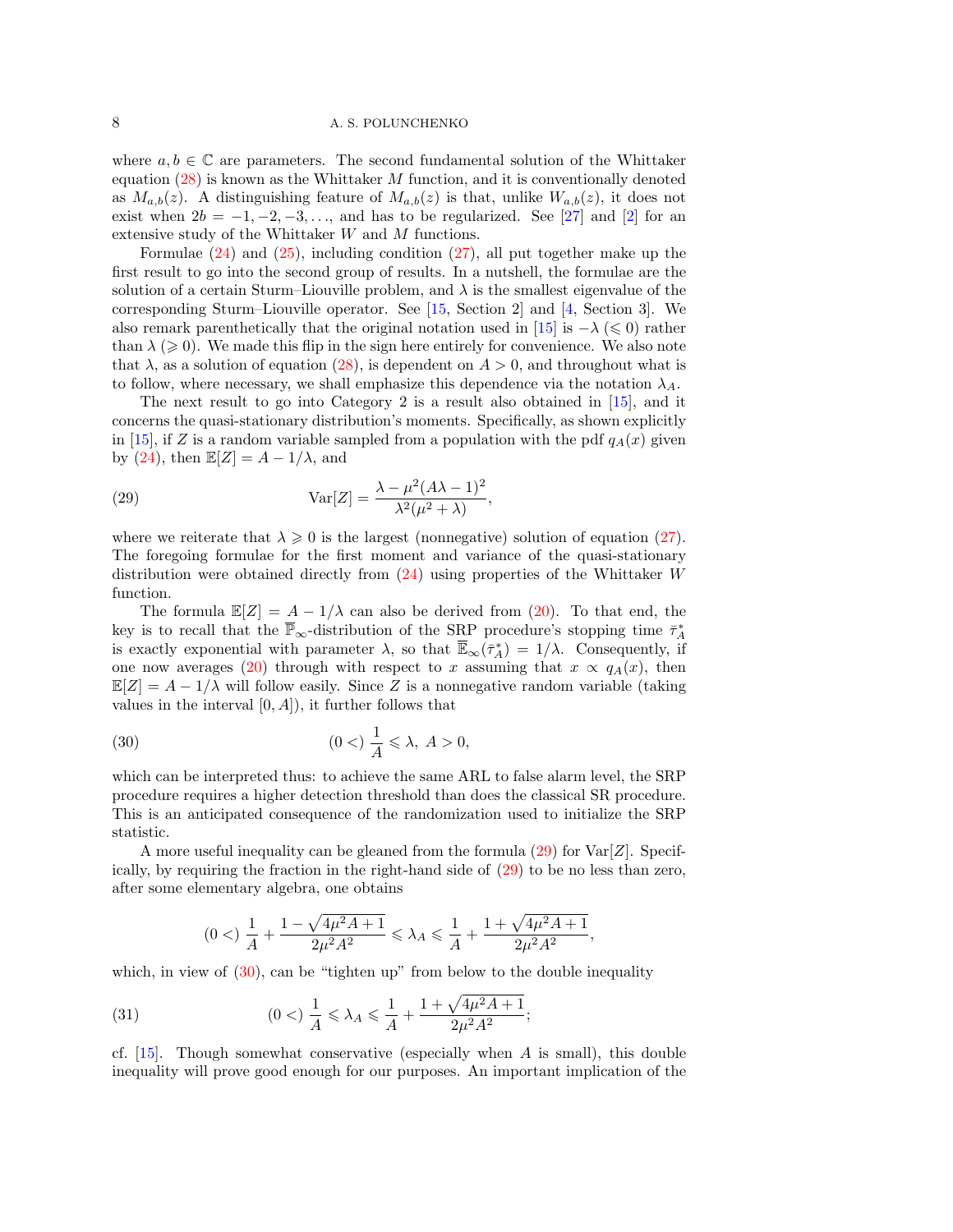inequality is that

<span id="page-8-0"></span>(32) 
$$
\lambda_A = \frac{1}{A} + O\left(\frac{1}{|\mu| A^{3/2}}\right) \text{ as } A \to +\infty,
$$

which is a generalization and also a refinement of the conclusion that

(33) 
$$
\lambda_A = \frac{6e}{A} + O\left(\frac{1}{A^2}\right) \text{ as } A \to +\infty,
$$

made earlier in [\[4,](#page-13-1) p. 528] under the assumption that  $\mu =$ √ 2. Recalling now that  $\overline{\mathbb{E}}_{\infty}(\overline{\tau}_A^*) = 1/\lambda_A$  and that  $\mathbb{E}_{\infty}(\tau_A) = A$  it is direct to see from [\(32\)](#page-8-0) that

<span id="page-8-1"></span>
$$
\frac{\overline{\mathbb{E}}_\infty(\bar\tau_A^*)}{\mathbb{E}_\infty(\tau_A)}\to 1\;\;\text{as}\;\;A\to+\infty,
$$

i.e., the ARL to false alarm of the SRP procedure and that of the SR procedure with the same threshold  $A > 0$  are approximately the same, whenever A is large. Such a strong conclusion clearly does not follow from [\(33\)](#page-8-1).

3. Proof of asymptotic near Pollak-minimaxity of the randomized SRP procedure. Let us now fix the SRP procedure's ARL to false alarm level at a given  $T > 0$ , i.e., suppose that  $T > 0$  is given and that the SRP procedure's threshold  $A = A_T > 0$  is such that  $\overline{\mathbb{E}}_{\infty}(\overline{\tau}_{A_T}^*) = T$ , which, by definition [\(8\)](#page-2-0), is equivalent to  $\bar{\tau}_{A_T}^* \in \mathfrak{M}_T.$ 

The gist of our strategy to prove [\(15\)](#page-4-1), i.e., the desired near Pollak-minimaxity of the SRP procedure, is to show that

$$
\overline{C}(\overline{\tau}_{A_T}^*) - \overline{B}(T) = o_T(1) \text{ as } T \to +\infty,
$$

where  $o_T(1) \rightarrow 0$  as  $T \rightarrow +\infty$ . The reason this is a plausible approach is because of the "sandwich" inequality  $\overline{B}(T) \leq \overline{C}(T) \leq \overline{C}(\overline{\tau}_{AT}^*)$  implied by [\(16\)](#page-4-2) together with the obvious  $\overline{C}(T) \leqslant \overline{C}(\overline{\tau}_{A_T}^*)$ .

Since  $\overline{B}(T)$  is given explicitly by [\(17\)](#page-5-0), the strategy could work if  $\overline{C}(\bar{\tau}_{A_T}^*)$  were also expressed in a closed-form. To that end, the problem is that even though all of the ingredients, viz. [\(21\)](#page-5-3), [\(18\)](#page-5-2), and [\(24\)](#page-6-3) with [\(26\)](#page-6-6) and [\(27\)](#page-6-5), required to find  $\overline{C}(\overline{\tau}_{A_T}^*)$ in a closed-form through [\(23\)](#page-6-1) are available, the actual evaluation of the integral in the right-hand side of [\(23\)](#page-6-1) is hampered by the presence of special functions in the integrand. To boot, getting  $\overline{C}(\overline{\tau}_{A_T}^*)$  expressed explicitly in just any form will not do: it needs to be in a form similar to that given by  $(17)$  for  $\overline{B}(T)$ , so that the difference  $\overline{C}(\overline{\tau}_{A_T}^*) - \overline{B}(T)$  (> 0) can be conveniently upperbounded. All these challenges are overcome in the following lemma.

<span id="page-8-3"></span>LEMMA 3.1. For any given value  $A > 0$  of the SRP procedure's detection threshold, the procedure's delay risk  $\overline{C}(\overline{\tau}_A^*)$  permits the representation:

<span id="page-8-2"></span>(34) 
$$
\overline{C}(\overline{\tau}_A^*) = \frac{2}{\mu^2} \left\{ F\left(\frac{2}{\mu^2 A}\right) - 1 + \frac{2\lambda}{\mu^2} \int_0^A F\left(\frac{2}{\mu^2 x}\right) Q_A(x) \frac{dx}{x} \right\},
$$

where  $F(x)$  is as in [\(18\)](#page-5-2),  $Q_A(x)$  is given by [\(25\)](#page-6-4), and  $\lambda \equiv \lambda_A$  is determined by the equation  $(27)$ . Note that formula  $(34)$  is not an inequality.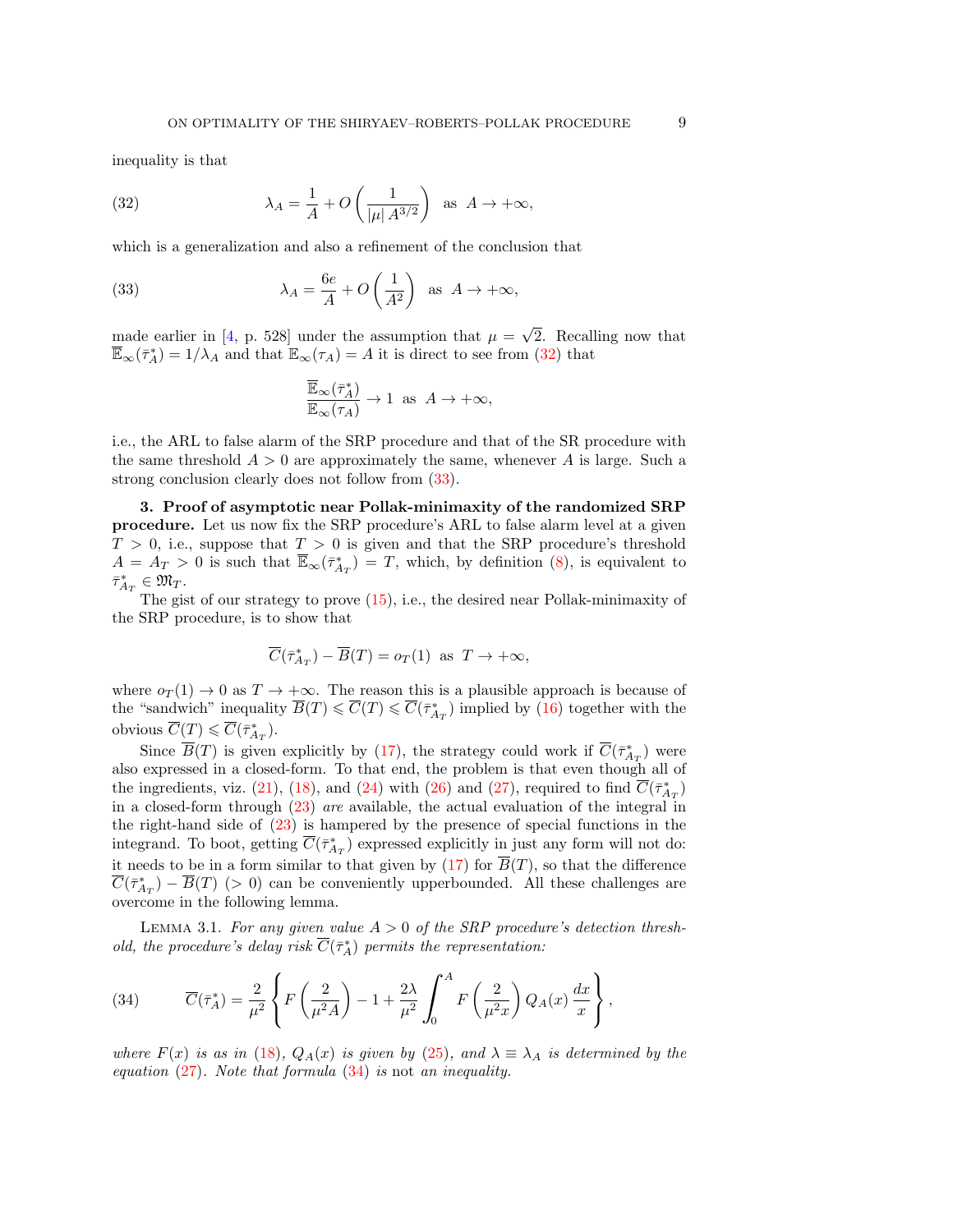*Proof.* The whole problem—in view of formulae  $(21)$ ,  $(18)$ ,  $(23)$ , and  $(24)$ —is effectively to find the integral

<span id="page-9-0"></span>(35) 
$$
I \triangleq \int_{\frac{2}{\mu^2 A}}^{+\infty} e^{\frac{y}{2}} \mathcal{E}_1(y) W_{1,\frac{\xi}{2}}(y) \frac{dy}{y},
$$

where  $\xi \equiv \xi(\lambda)$  is given by [\(26\)](#page-6-6) with  $\lambda \geq 0$  determined by [\(27\)](#page-6-5); incidentally, condi-tion [\(27\)](#page-6-5) will prove crucial in the evaluation of I. It is worth reminding that  $E_1(z)$ denotes the exponential integral [\(19\)](#page-5-4), while  $W_{a,b}(z)$  denotes the Whittaker W function formally defined as a fundamental solution of the Whittaker equation [\(28\)](#page-6-2).

The integral  $I$  introduced in  $(35)$  can be found using integration by parts. Specifically, observe that if

$$
u \triangleq y \mathcal{E}_1(y)
$$
 and  $dv \triangleq e^{\frac{y}{2}} W_{0, \frac{\xi}{2}}(y) \frac{dy}{y^2}$ ,

then

$$
du = [E_1(y) - e^{-y}] dy
$$
 and  $v = \frac{\mu^2}{2\lambda y} e^{\frac{y}{2}} W_{1, \frac{\xi}{2}}(y)$ 

where the formula for du is a trivial consequence of  $(19)$  while the formula for v is due to  $(26)$  and the Whittaker W function's general differential property

$$
\frac{\partial}{\partial z} \left[ e^{\frac{z}{2}} z^{-k} W_{k,b}(z) \right] = \left( b - k + \frac{1}{2} \right) \left( b + k - \frac{1}{2} \right) e^{\frac{z}{2}} z^{-k-1} W_{k-1,b}(z),
$$

given, e.g., by  $[27,$  Identity 2.4.21, p. 25]. Therefore, in view of  $(27)$ , plus the largeargument asymptotic of the Whittaker W function

$$
W_{a,b}(z) = z^a e^{-\frac{z}{2}} \left[ 1 + O\left(\frac{1}{z}\right) \right] \text{ as } |z| \to +\infty, \text{ for any } a, b \in \mathbb{C},
$$

established, e.g., in [\[33,](#page-14-18) Section 16.3], and

$$
\lim_{x \to +\infty} x^a \mathcal{E}_1(x) = 0, \text{ for any } a \in \mathbb{R},
$$

given, e.g., by  $[9]$ , Identity 3.2.5, p. 193, it follows that

$$
-\frac{2\lambda}{\mu^2} \int_{\frac{2}{\mu^2 A}}^{+\infty} e^{\frac{y}{2}} \mathcal{E}_1(y) \, W_{0, \frac{\xi}{2}}(y) \, \frac{dy}{y} = I - \int_{\frac{2}{\mu^2 A}}^{+\infty} e^{-\frac{y}{2}} \, W_{1, \frac{\xi}{2}}(y) \frac{dy}{y},
$$

whence, using [\[10,](#page-13-14) Integral 7.623.7, p. 824], i.e., the definite integral identity

$$
\int_{1}^{+\infty} (x-1)^{c-1} x^{a-c-1} e^{-\frac{zx}{2}} W_{a,b}(zx) dx
$$
  
=  $\Gamma(c) e^{-\frac{z}{2}} W_{a-c,b}(z)$ , provided  $\Re(c) > 0$  and  $\Re(z) > 0$ ,

where  $\Gamma(z)$  denotes the Gamma function (see, e.g., [\[1,](#page-13-12) Chapter 6]), it further follows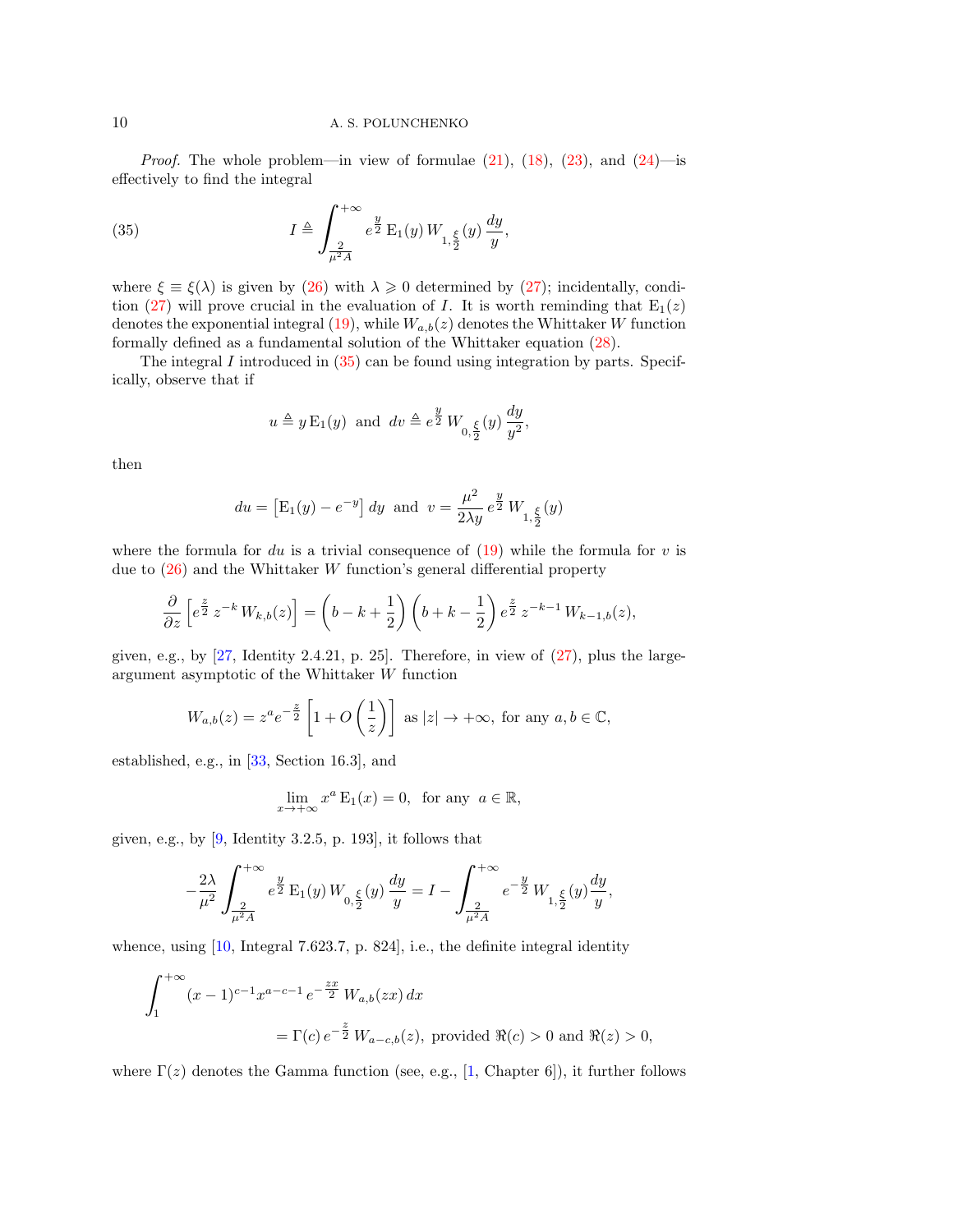that

$$
I = e^{-\tfrac{1}{\mu^2 A}} \, W_{0,\tfrac{\xi}{2}}\left(\frac{2}{\mu^2 A}\right) - \frac{2\lambda}{\mu^2} \int_{\frac{2}{\mu^2 A}}^{+\infty} e^{\tfrac{y}{2}} \, \mathcal{E}_1(y) \, W_{0,\tfrac{\xi}{2}}(y) \, \frac{dy}{y},
$$

which, recalling  $(18)$  and  $(25)$ , can be seen to give the sought identity  $(34)$ .

We hasten to note the similarity between the right-hand side of  $(34)$  and the right-hand side of [\(17\)](#page-5-0). It is to achieve this similarity that is the whole point of Lemma [3.1.](#page-8-3) Proving [\(15\)](#page-4-1) is all downhill from now.

<span id="page-10-1"></span>LEMMA 3.2. If, for a given ARL to false alarm level  $T > 0$ , the SRP procedure's detection threshold  $A \triangleq A_T > 0$  is set so that  $\bar{\tau}_{A_T}^* \in \overline{\mathfrak{M}}_T$ , then

<span id="page-10-0"></span>(36) 
$$
T \leqslant A_T \leqslant T + \frac{\sqrt{T}}{|\mu|},
$$

 $\epsilon$ 

where  $\mu \neq 0$  is the anticipated post-change drift magnitude in the Brownian motion model [\(1\)](#page-0-0).

*Proof.* It suffices to recall that  $\overline{\mathbb{E}}_{\infty}(\overline{\tau}_A^*) = 1/\lambda_A$ , so that  $\overline{\tau}_A^* \notin \overline{\mathfrak{M}}_T$  unless  $A =$  $A_T > 0$  is such that  $\lambda_{A_T} = 1/T$ , and then solve the double inequality [\(31\)](#page-7-2) for  $A_T$ under the assumption that  $\lambda_{A_T} = 1/T$ .  $\Box$ 

At this point note that, in view [\(36\)](#page-10-0), if  $\lambda_{A_T} = 1/T$ , then  $A_T \geq T$ , so that [\(34\)](#page-8-2) can be rewritten as

$$
\overline{C}(\overline{\tau}_{A_T}^*) = \frac{2}{\mu^2} \left\{ F\left(\frac{2}{\mu^2 A_T}\right) - 1 + \frac{2}{\mu^2 T} \left[ \int_0^T F\left(\frac{2}{\mu^2 x}\right) Q_{A_T}(x) \frac{dx}{x} + \int_T^{A_T} F\left(\frac{2}{\mu^2 x}\right) Q_{A_T}(x) \frac{dx}{x} \right] \right\},
$$

which is a form convenient enough to subtract off  $\overline{B}(T)$  given by [\(17\)](#page-5-0), and proceed to constructing a suitable upperbound for the difference  $\overline{C}(\overline{\tau}_{A_T}^*) - \overline{B}(T)$ . Specifically, recalling that  $Q_A(x)$  is a cdf, so that  $0 \leq Q_A(x) \leq 1$  for any  $x \in \mathbb{R}$  and any  $A > 0$ , we arrive at the inequality

$$
(0\leqslant)\ \overline{C}(\bar{\tau}_{A_T}^*)-\overline{B}(T)\leqslant \frac{2}{\mu^2}\big\{J_1(T)+J_2(T)\big\},
$$

where

$$
J_1(T) \triangleq F\left(\frac{2}{\mu^2 A_T}\right) - F\left(\frac{2}{\mu^2 T}\right)
$$
 and  $J_2(T) \triangleq \frac{2}{\mu^2 T} \int_T^{A_T} F\left(\frac{2}{\mu^2 x}\right) \frac{dx}{x}$ 

so that if we could show that  $J_1(T) \to 0$  and  $J_2(T) \to 0$  as  $T \to +\infty$ , then the desired result [\(15\)](#page-4-1) would follow at once.

To show that  $J_1(T) \to 0$  as  $T \to +\infty$ , observe from [\(18\)](#page-5-2) and [\(19\)](#page-5-4) that  $F'(x) =$  $F(x) - 1/x$ , and then because  $(0 <) e^x E_1(x) \leq 1/x$  for  $x > 0$ , as given by [\[1,](#page-13-12)

 $\Box$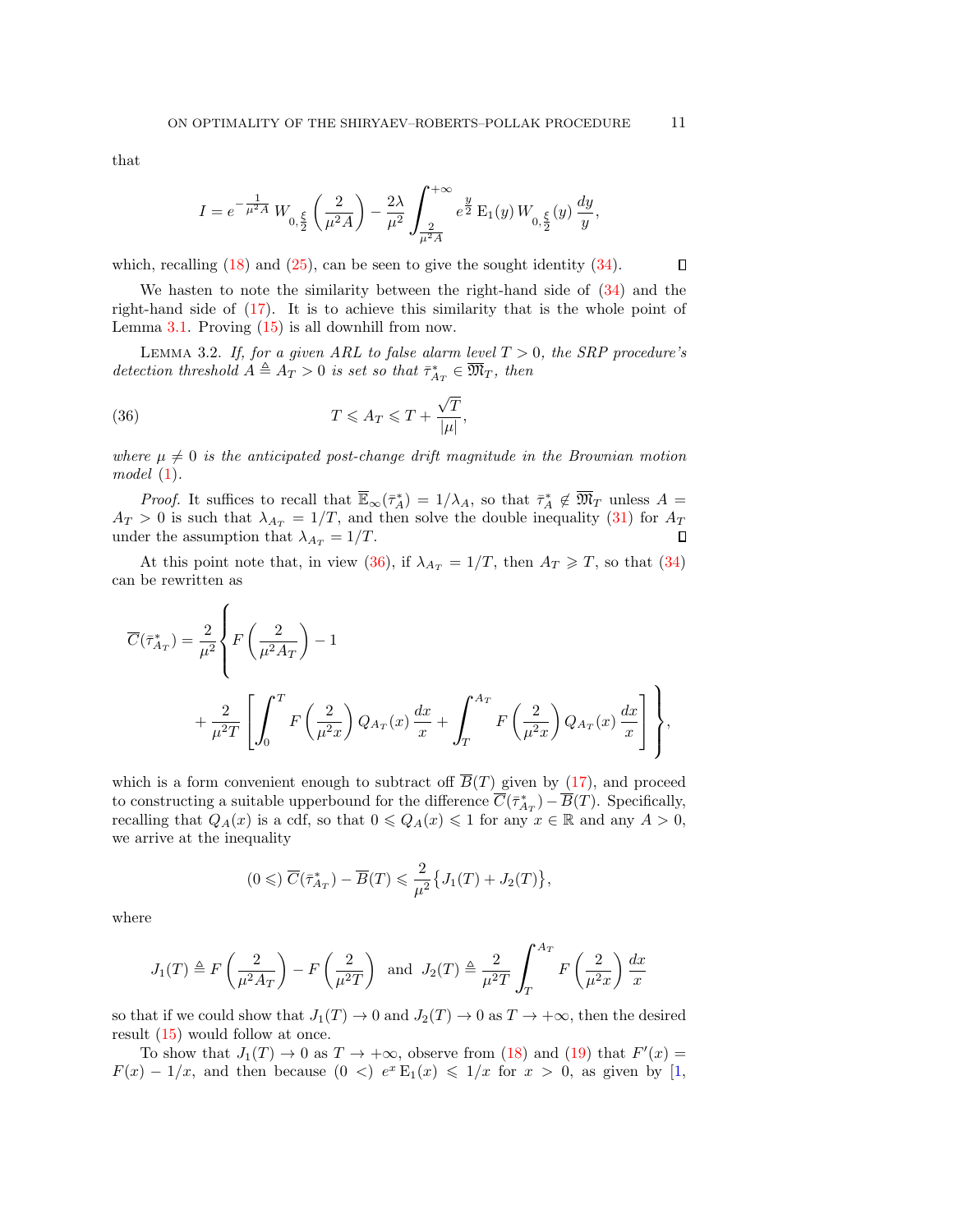Inequality 5.1.19, p. 229], conclude that  $F(x)$  is a nonincreasing function of  $x > 0$ . This implies that  $J_1(T) > 0$  for all  $T > 0$ , and, more importantly, using the Mean Value Theorem we also have

$$
(0 <) F\left(\frac{2}{\mu^2 A_T}\right) - F\left(\frac{2}{\mu^2 T}\right) = \left[F(z_T) - \frac{1}{z_T}\right] \left(\frac{2}{\mu^2 A_T} - \frac{2}{\mu^2 T}\right),
$$
  
for some  $z_T \in \left(\frac{2}{\mu^2 A_T}, \frac{2}{\mu^2 T}\right)$ ,

whence, in view of [\(36\)](#page-10-0), the fact trivially seen from [\(18\)](#page-5-2) and [\(19\)](#page-5-4) that  $F(x) \ge 0$ for  $x > 0$ , the obvious inequality  $1/z_T \leq \mu^2 A_T/2$ , and some elementary algebra, it follows that

$$
(0 <) J_1(T) \triangleq F\left(\frac{2}{\mu^2 A_T}\right) - F\left(\frac{2}{\mu^2 T}\right) \leq \frac{A_T}{T} - 1 \leq \frac{1}{|\mu| \sqrt{T}} \to 0,
$$

as  $T \to +\infty$ .

To see that  $J_2(T) \to 0$  as  $T \to +\infty$ , it suffices to appeal to [\(36\)](#page-10-0) and to [\(22\)](#page-6-0), which combined yield the desired conclusion right away, because, by definition,  $J_2(T) > 0$ for all  $T > 0$ . To be more specific, by the First Mean Value Theorem for definite integrals we obtain:

$$
\int_T^{A_T} F\left(\frac{2}{\mu^2 x}\right) \frac{dx}{x} = F(z_T) \log\left(\frac{A_T}{T}\right) \text{ for some } z_T \in \left(\frac{2}{\mu^2 A_T}, \frac{2}{\mu^2 T}\right),\,
$$

whence, in view of [\(36\)](#page-10-0), and because again  $(0 <) e^x \mathbb{E}_1(x) \leq 1/x$  for  $x > 0$ , as given by [\[1,](#page-13-12) Inequality 5.1.19, p. 229], and  $1/z_T \leq \mu^2 A_T/2$ , it follows that

$$
(0 <) J_2(T) \leqslant \frac{A_T}{T} \log \left( \frac{A_T}{T} \right)
$$
  
 
$$
\leqslant \left( 1 + \frac{1}{|\mu| \sqrt{T}} \right) \log \left( 1 + \frac{1}{|\mu| \sqrt{T}} \right) \leqslant \left( 1 + \frac{1}{|\mu| \sqrt{T}} \right) \frac{1}{|\mu| \sqrt{T}} \to 0,
$$

as  $T \to +\infty$ .

Now that it is clear that  $J_1(T) \to 0$  and  $J_2(T) \to 0$  as  $T \to +\infty$ , establishing [\(15\)](#page-4-1), which is the desired order-three Pollak-minimaxity of the SRP procedure, is a merely matter of putting all of the above together. As an aside we note that, from our above analysis, it is clear that  $J_1(T)$  and  $J_2(T)$  both go to 0 as  $T \to +\infty$  no slower than  $1/\sqrt{\mu^2T}$ . Hence the SRP procedure's delay risk  $\overline{C}(\overline{\tau}_{A_T}^*)$  decays down to the lowerbound  $\overline{B}(T)$  no slower than  $1/\sqrt{\mu^2T}$ . This is a conservative estimate, and its improvement would require obtaining a tighter version of the double inequality [\(31\)](#page-7-2), and subsequently also refining the assertion of Lemma [3.2.](#page-10-1) It would also require obtaining a tighter upperbound on the quasi-stationary cdf  $Q_A(x)$  given by [\(25\)](#page-6-4). Recall that in the above analysis we used the trivial upperbound  $Q_A(x) \leq 1$  which, by definition, is true for any cdf. To get a tighter upperbound, the high-order large-A approximations obtained in [\[15\]](#page-13-9) for the quasi-stationary distribution might come in handy. However, this is beyond the scope of this paper, and the corresponding analysis will be carried out elsewhere.

We conclude with an illustration of the obtained result, viz.  $(15)$ , at work. Specifically, we wrote a Mathematica script that numerically evaluates the delay risk  $\overline{C}(\bar{\tau}^*_{A_T})$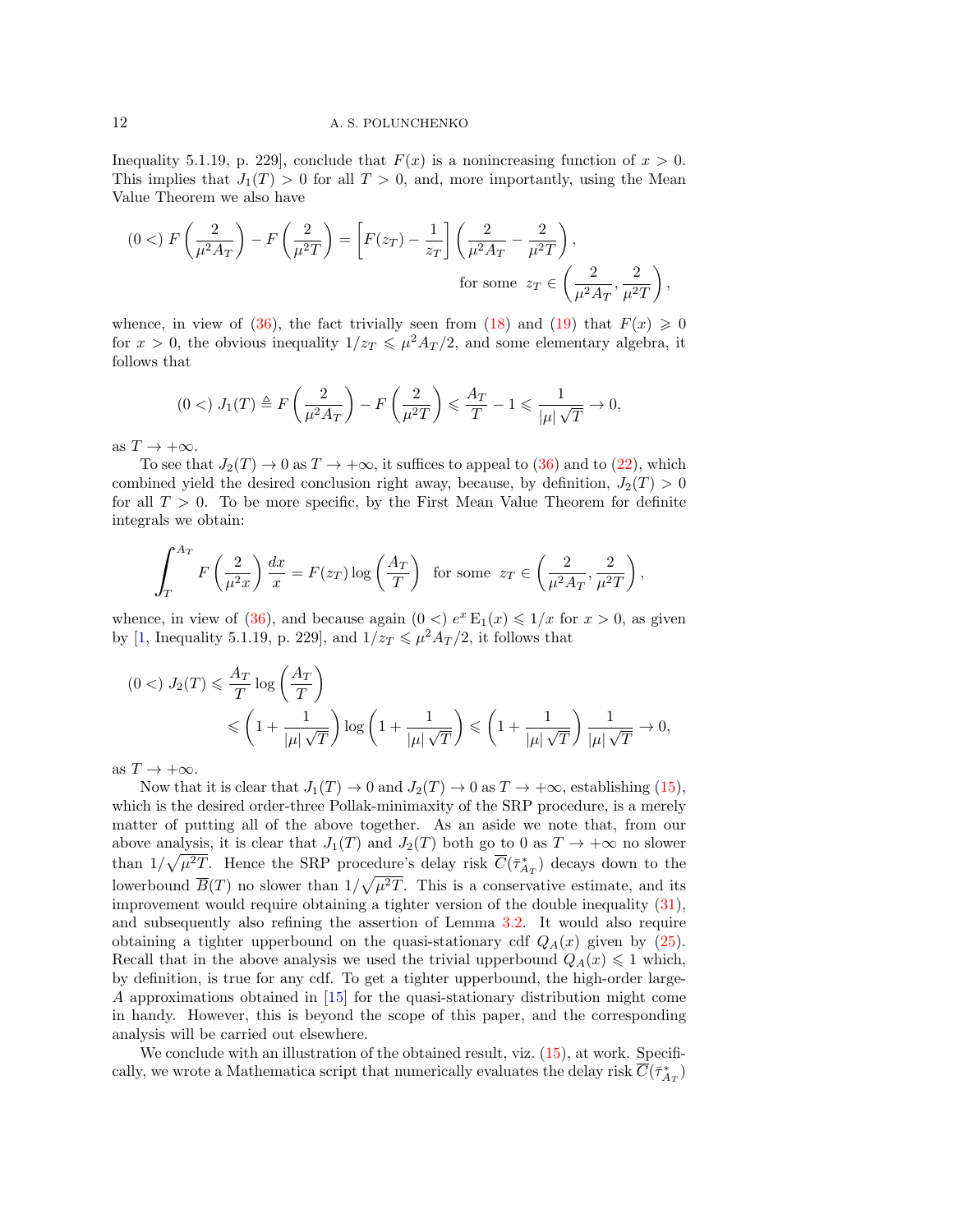and the lowerbound  $\overline{B}(T)$  via formulae [\(17\)](#page-5-0) and [\(34\)](#page-8-2), respectively. The script allows to compute  $\overline{C}(\overline{\tau}_{A_T}^*)$  and  $\overline{B}(T)$  to within any desired accuracy, although each additional decimal place of accuracy clearly comes at the "price" of slower speed of computation. As a reasonable compromise, we went with ten decimal places, which is more than sufficient for our purposes, and yet, on an average laptop, the amount of time it takes the script to finish is on the order of seconds. The value of  $|\mu| > 0$ is a factor as well: the computational time is lesser the higher the value of  $|\mu|$ . This makes sense because the pre- and post-change hypotheses are harder to differentiate between when  $|\mu|$  is small. We experimented with two scenarios:  $\mu = 1/2$ , which is a relatively small (harder to detect) change, and  $\mu = 1$ , which is a more contrast (easier to detect) change. For each of the two values of  $\mu$  the experiment consisted in varying the ARL to false alarm level  $T$  from 1 up through 100 in increments of 1, and using the script to compute  $\overline{C}(\bar{\tau}_{A_T}^*)$  and  $\overline{B}(T)$  for each T. The threshold  $A_T > 0$  required for the evaluation of  $\overline{C}(\overline{\tau}_{A_T}^*)$  was recovered numerically from equation [\(27\)](#page-6-5) using the high-order approximations obtained in [\[15\]](#page-13-9). All of the obtained experimental results are shown in Figures [1](#page-12-0) and [2.](#page-13-15) Specifically, either figure is a pair of graphs arranged side by side: one showing  $\overline{C}(\overline{\tau}_{A_T}^*)$  and  $\overline{B}(T)$  together in one plot, and one showing the corresponding difference  $\overline{C}(\overline{\tau}_{A_T}^*) - \overline{B}(T)$  in a separate plot—all as functions of  $T \in [1, 100]$  $T \in [1, 100]$  $T \in [1, 100]$ . Figure 1 corresponds to  $\mu = 1/2$  $\mu = 1/2$ , and Figure 2 corresponds to  $\mu = 1$ .

<span id="page-12-0"></span>

FIG. 1. Performance of the SRP procedure  $\overline{C}(\bar{\tau}_{A_T}^*)$  and the lowerbound  $\overline{B}(T)$  as functions of  $T \in [0, 100]$  for  $\mu = 1/2$ .

A visual inspection of the figures suggests two conclusions to draw. First, it is fairly evident that  $\overline{C}(\overline{\tau}_{A_T}^*)$  does, in fact, converge to  $\overline{B}(T)$  from above. This is exactly what one would expect in view of [\(15\)](#page-4-1). Second, the convergence is slower for  $\mu = 1/2$  than for  $\mu = 1$ , which is also an expected result, because fainter changes are more difficult to detect, so that  $\overline{C}(\bar{\tau}_{A_T}^*)$  and  $\overline{B}(T)$  are both larger, and the difference between the two is more pronounced as well. We also experimented with ramping up the ARL to false alarm level T to as high as 10,000 and setting  $\mu$  as low as 1/10, and obtained sufficiently convincing numerical evidence that  $\overline{C}(\bar{\tau}_{A_T}^*)$  does eventually "blend in" with  $\overline{B}(T)$ , even if  $\mu$  is small.

Acknowledgments. The author is thankful to Dr. E.V. Burnaev of the Kharkevich Institute for Information Transmission Problems, Russian Academy of Sciences, Moscow, Russia, and to Prof. A.N. Shiryaev of the Steklov Mathematical Institute, Russian Academy of Sciences, Moscow, Russia, for the interest and attention to this work.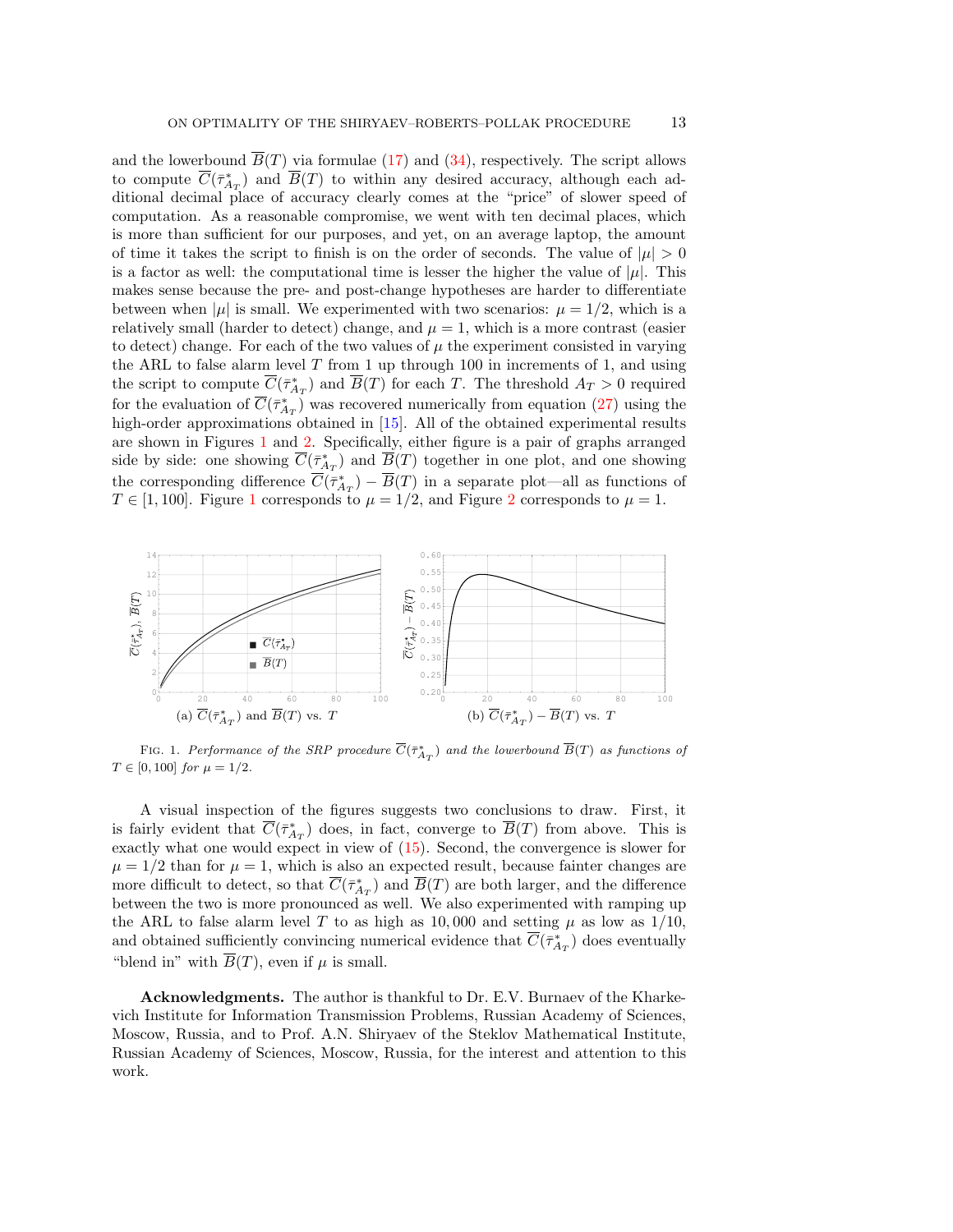<span id="page-13-15"></span>

FIG. 2. Performance of the SRP procedure  $\overline{C}(\bar{\tau}_{A_T}^*)$  and the lowerbound  $\overline{B}(T)$  as functions of  $T \in [0, 100]$  for  $\mu = 1$ .

## REFERENCES

- <span id="page-13-12"></span>[1] M. ABRAMOWITZ AND I. STEGUN, eds., Handbook of Mathematical Functions with Formulas, Graphs, and Mathematical Tables, vol. 55 of Applied Mathematics Series, United States National Bureau of Standards, tenth ed., 1964.
- <span id="page-13-13"></span>[2] H. BUCHHOLZ, The Confluent Hypergeometric Function, Springer-Verlag, New York, NY, 1969. Translated from German into English by H. Lichtblau and K. Wetzel.
- <span id="page-13-5"></span>[3] E. V. Burnaev, On a nonrandomized change-point detection method second-order optimal in the minimax Brownian motion problem, in Proceedings of the X All-Russia Symposium on Applied and Industrial Mathematics (Fall open session), Sochi, Russia, October 2009. (in Russian).
- <span id="page-13-1"></span>[4] E. V. BURNAEV, E. A. FEINBERG, AND A. N. SHIRYAEV, On asymptotic optimality of the second order in the minimax quickest detection problem of drift change for Brownian motion, Theory of Probability and Its Applications, 53 (2009), pp. 519–536, [https://doi.org/10.](https://doi.org/10.1137/S0040585X97983791) [1137/S0040585X97983791.](https://doi.org/10.1137/S0040585X97983791)
- <span id="page-13-7"></span>[5] P. CATTIAUX, P. COLLET, A. LAMBERT, S. MARTÍNEZ, S. MÉLÉARD, AND J. S. MARTÍN, Quasistationary distributions and diffusion models in population dynamics, Annals of Probability, 37 (2009), pp. 1926–1969, [https://doi.org/10.1214/09-AOP451.](https://doi.org/10.1214/09-AOP451)
- <span id="page-13-8"></span>[6] P. COLLET, S. MARTÍNEZ, AND J. S. MARTÍN, Quasi-Stationary Distributions: Markov Chains, Diffusions and Dynamical Systems, Probability and Its Applications, Springer, New York, NY, 2013.
- <span id="page-13-2"></span>[7] E. A. FEINBERG AND A. N. SHIRYAEV, Quickest detection of drift change for Brownian motion in generalized Bayesian and minimax settings, Statistics & Decisions, 24 (2006), pp. 445– 470, [https://doi.org/10.1524/stnd.2006.24.4.445.](https://doi.org/10.1524/stnd.2006.24.4.445)
- <span id="page-13-10"></span>[8] T. S. FERGUSON, *Mathematical Statistics: A Decision Theoretic Approach*, A Series of Monographs and Textbooks, Academic Press, New York, NY, 1967.
- <span id="page-13-11"></span>[9] M. GELLER AND E. W. NG, A table of integrals of the exponential integral, Journal of Research the National Bureau af Standards—B. Mathematics and Mathematical Science, 73B (1969), pp. 191–210.
- <span id="page-13-14"></span>[10] I. S. GRADSHTEYN AND I. M. RYZHIK, Table of Integrals, Series, and Products, Academic Press, seventh ed., 2007.
- <span id="page-13-6"></span>[11] P. MANDL, Spectral theory of semi-groups connected with diffusion processes and its application, Czechoslovak Mathematical Journal, 11 (1961), pp. 558–569.
- <span id="page-13-3"></span>[12] Y. Mei, Comments on "A note on optimal detection of a change in distribution," by Benjamin Yakir, Annals of Statistics, 34 (2006), pp. 1570–1576, [https://doi.org/10.1214/](https://doi.org/10.1214/009053606000000362) [009053606000000362.](https://doi.org/10.1214/009053606000000362)
- <span id="page-13-4"></span>[13] G. V. Moustakides, A. S. Polunchenko, and A. G. Tartakovsky, A numerical approach to performance analysis of quickest change-point detection procedures, Statistica Sinica, 21 (2011), pp. 571–596.
- <span id="page-13-0"></span>[14] M. POLLAK, *Optimal detection of a change in distribution*, Annals of Statistics, 13 (1985), pp. 206–227, [https://doi.org/10.1214/aos/1176346587.](https://doi.org/10.1214/aos/1176346587)
- <span id="page-13-9"></span>[15] A. S. POLUNCHENKO, On the quasi-stationary distribution of the Shiryaev–Roberts diffusion, Sequential Analysis, 36 (2017), pp. 126–149, [https://doi.org/10.1080/07474946.2016.](https://doi.org/10.1080/07474946.2016.1275512) [1275512.](https://doi.org/10.1080/07474946.2016.1275512)